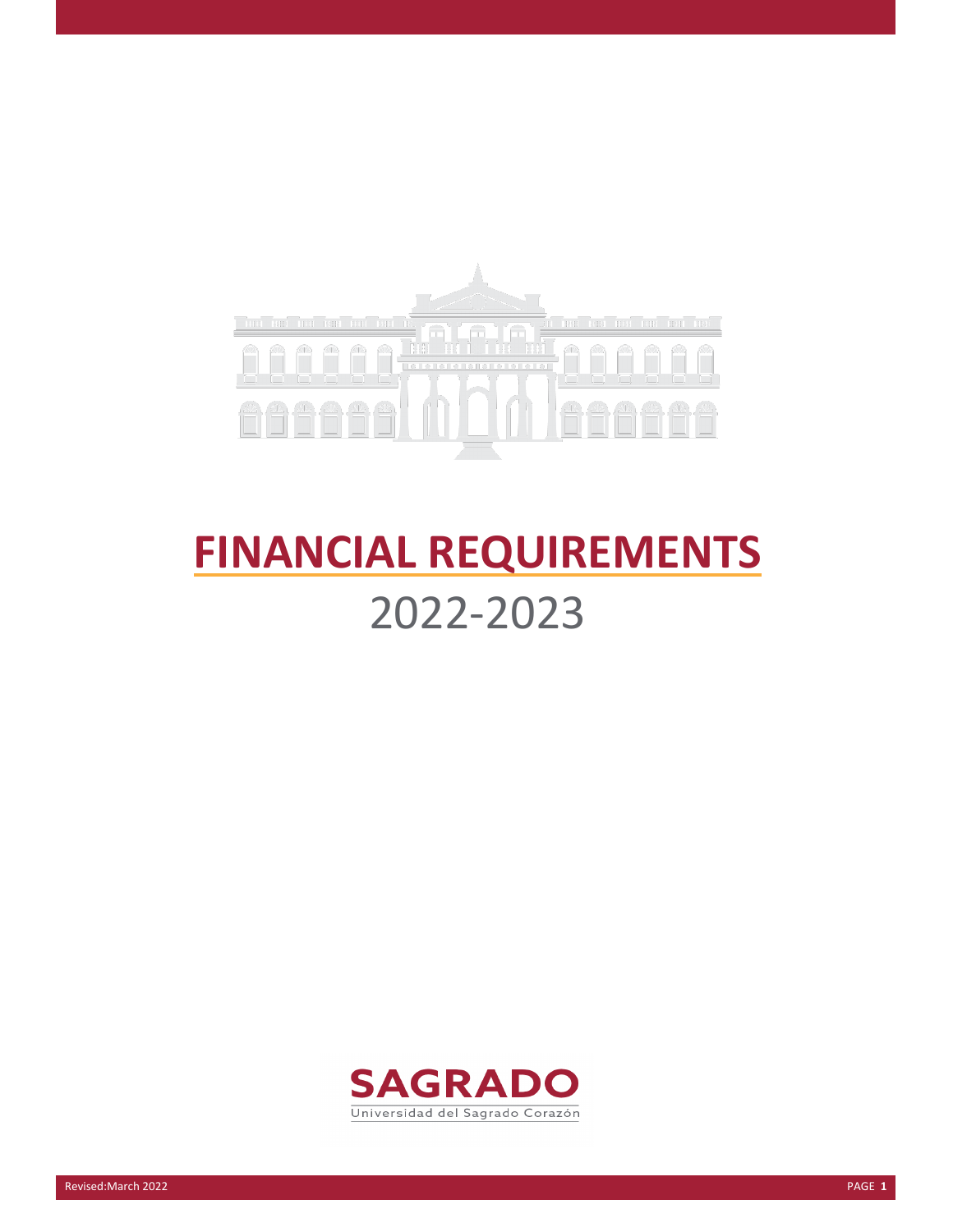## **CHARGES AND FEES**

The charges and fees for programs offered by Universidad del Sagrado Corazón during the 2022-2023 academic year are listed below:

#### **1. ENROLLMENT**

| <b>Undergraduate Programs: Bachelor's and Associate Degrees</b> |                    |
|-----------------------------------------------------------------|--------------------|
| • Regular and Non-regular Students                              | \$205 per credit   |
| • Transitory or Non-degree Seeking Students                     | \$235 per credit   |
| <b>Graduate Programs</b>                                        |                    |
| • Regular Students                                              | \$245 per credit   |
| • Transitory Students                                           | \$270 per credit   |
| 2. GENERAL FEES: Nonrefundable                                  |                    |
| <b>Undergraduate Programs: Bachelor's and Associate Degrees</b> |                    |
| • Semesters of the Academic Year                                | \$625 per semester |
| • Summer Sessions                                               | \$140 per session  |
| <b>Graduate Programs</b>                                        |                    |
| • Quarters of the Academic Year                                 | \$450 per quarter  |
| <b>3. SPECIAL FEES PER COURSE</b>                               |                    |
| <b>Specific Charges in the Class Schedule</b>                   |                    |
| (Labs, Workshops, Practicum, etc.)                              |                    |
| <b>Technological Resources</b>                                  | \$50 per semester  |
| (Only for Online Nursing Students)                              |                    |
| 4. DORMITORIES (Meals not included)                             |                    |
| Bachelor's, Associate, and Graduate Degree Programs             |                    |
| • Per Semester or Academic Session                              | \$1,600            |
| • Per Summer Session                                            | \$450              |
|                                                                 |                    |

#### **Online Nursing Students by a student of the Students**  $\frac{1}{2}$  \$115 per week



## **5. OTHER FEES (Nonrefundable)**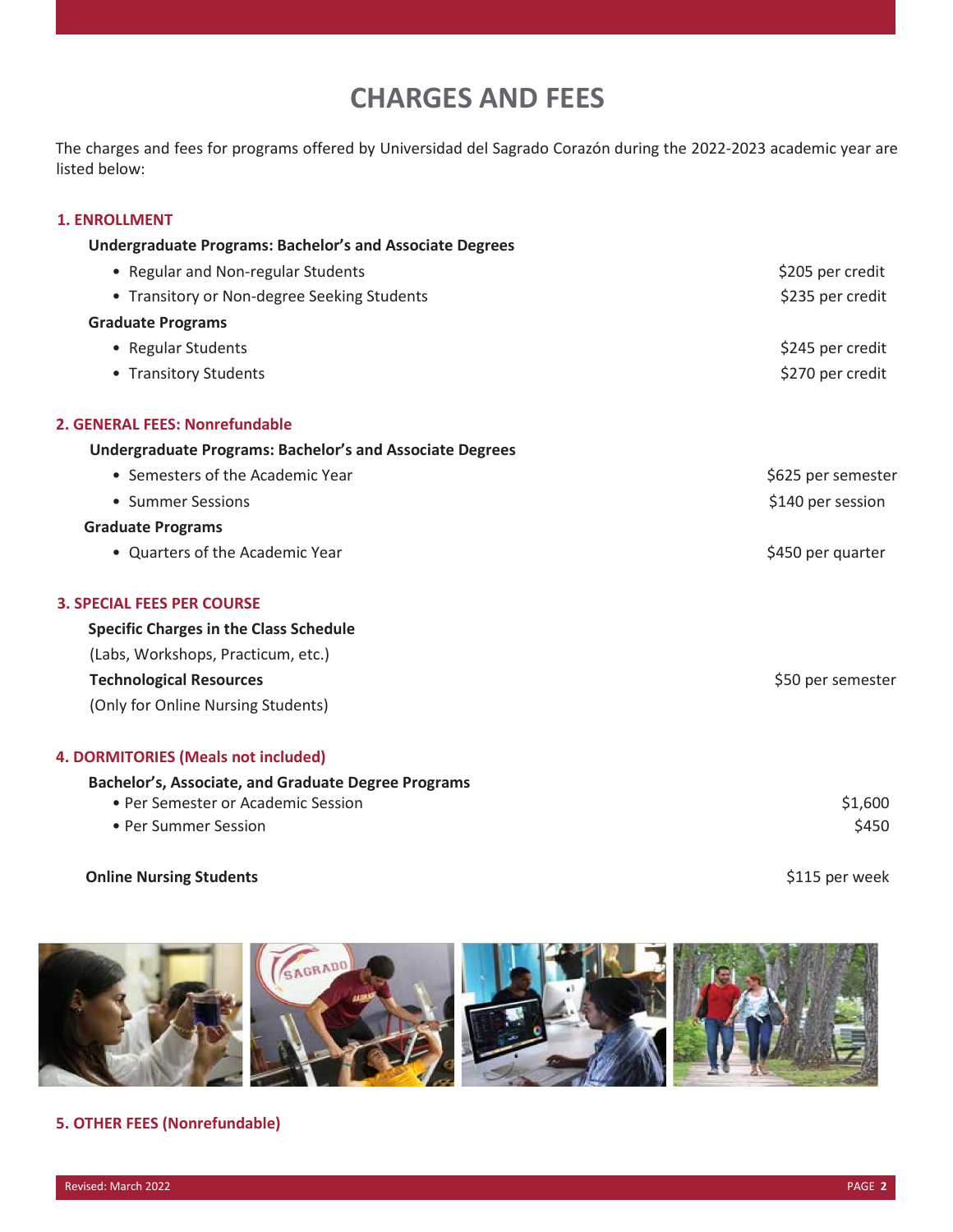## **a. Charges related to the Registration Process**

| $\bullet$ | New Student Registration Fee for an Undergraduate Program: Bachelor's                                                                                      | \$25                       |
|-----------|------------------------------------------------------------------------------------------------------------------------------------------------------------|----------------------------|
| $\bullet$ | and Associate Degrees<br>Application for Readmission to an Undergraduate Program: Bachelor's                                                               | \$25                       |
|           | and Associate Degrees                                                                                                                                      |                            |
|           | Application for Admission or Readmission to a Graduate Program                                                                                             | \$45                       |
| $\bullet$ | Late Registration                                                                                                                                          | \$100                      |
|           | Application for Transfer to Another University                                                                                                             | \$50                       |
|           | Change of Major                                                                                                                                            | \$10                       |
|           | b. Charges related to <b>ID Cards Costs</b>                                                                                                                |                            |
|           | ID Card                                                                                                                                                    | \$10                       |
| $\bullet$ | ID Card Duplicate                                                                                                                                          | \$20                       |
|           | c. Charges related to <b>Academic Affairs Processes</b>                                                                                                    |                            |
| $\bullet$ | Removal of Incomplete Grade (Exams not taken on time)                                                                                                      | \$30 c/u                   |
| $\bullet$ | Charge for Placement Test, Challenge Test, or Art Portfolio                                                                                                | \$25 c/u                   |
|           | Charge for Course after Passing Challenge Test/Portfolio                                                                                                   | 1/2 the Cost of the Course |
| $\bullet$ | Specific charges for visiting groups or nonresident students will be coordinated through the Internationalization<br>and Intercollegiate Relations Office. |                            |
|           | d. Charges related to Graduation or Credit Transcript Processes                                                                                            |                            |
| $\bullet$ | <b>Credit Transcript Request</b>                                                                                                                           | \$10 c/u                   |
| $\bullet$ | <b>Application for Graduation</b>                                                                                                                          | \$150                      |
|           | <b>Degree Certification</b>                                                                                                                                | \$10                       |
|           | Duplicate of a Diploma                                                                                                                                     | \$75                       |
|           | Commencement Dress Fee (cap, gown, and accessories)                                                                                                        | \$35                       |
|           | e. Charges related to Student Account Processes                                                                                                            |                            |
| $\bullet$ | <b>Returned Check Charge</b>                                                                                                                               | \$30 each time             |
|           | <b>Stop Payment Request Charge</b>                                                                                                                         | \$30 each time             |
|           | Pending Balance Finance Charge per Month                                                                                                                   | \$10                       |
|           | Payment Plan Agreement Charge                                                                                                                              | \$35                       |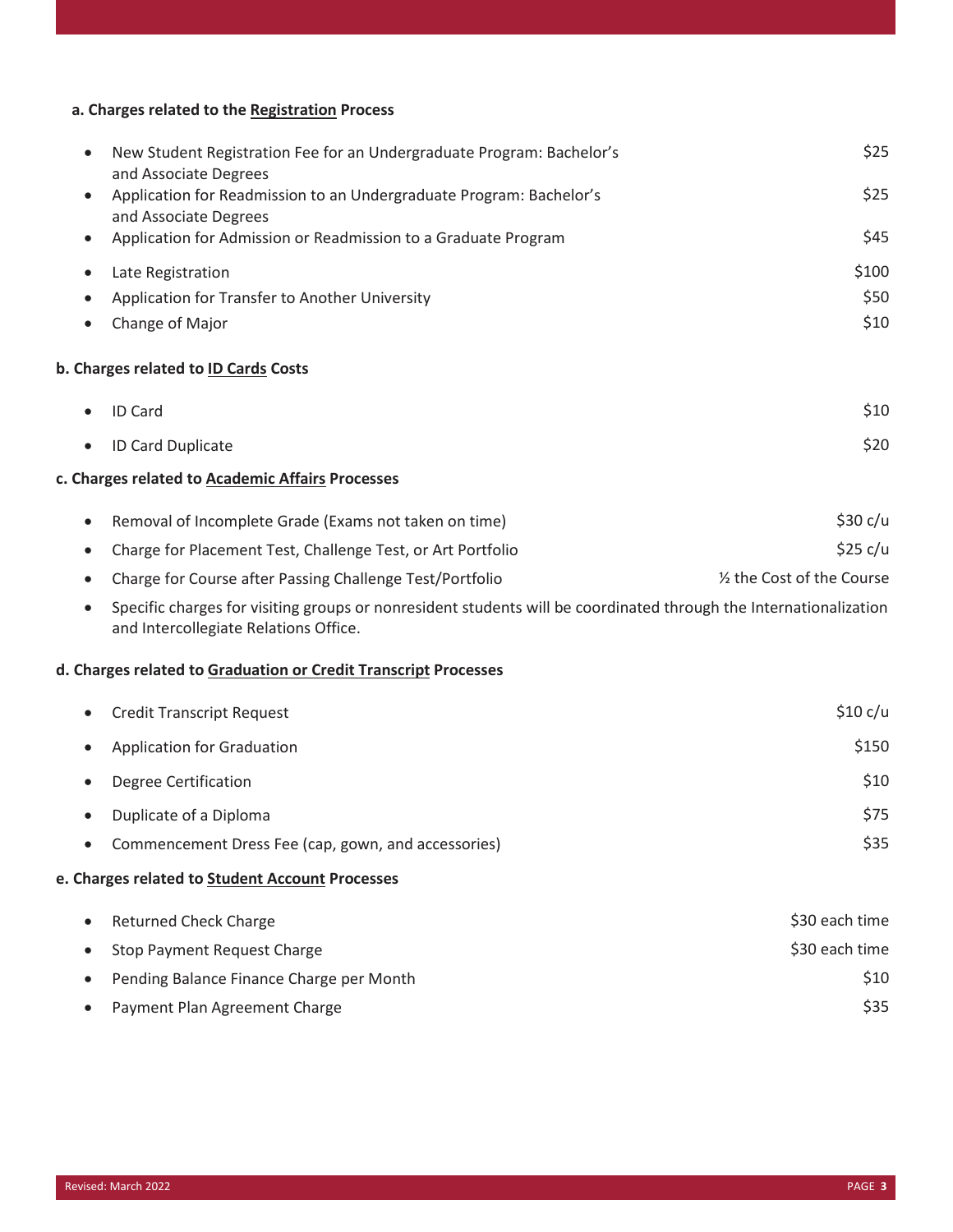#### **6. PERMIT FOR VEHICULAR ACCESS TO CAMPUS:**

#### **Undergraduate: Bachelor's and Associate Degrees:**

| August to May (Academic Year) | \$65 |  |  |
|-------------------------------|------|--|--|
| Per Academic Semester         | \$40 |  |  |
| <b>Per Summer Session</b>     | \$15 |  |  |
| Graduate:                     |      |  |  |

|           | • Three sessions | \$75 |
|-----------|------------------|------|
| $\bullet$ | One session      | \$30 |

#### **FINES AND PENALTIES**

Fines and penalties for the violation of on-campus traffic regulations, library regulations, and the regulations of any other unit of the University will be imposed pursuant to said regulations. A hold will be placed on the account of any student who has not paid a fine for a traffic violation, delivered books, equipment or materials loaned by the library or any other unit on time, or paid any fine or penalty to the library or any other unit. Until it is removed, this hold on an account will affect a student's ability to process his/her enrollment or receive or request certain services such as requesting credit transcripts, among others.

## **CHANGES IN COSTS**

Universidad de Sagrado Corazón reserves the right to make changes to charges, fees, and other items in these Financial Requirements. No changes will be made retroactively.

#### **PAYMENT**

Every student who completes the registration process for an academic year or program accepts and agrees to comply with these Financial Requirements and with all the policies and procedures of Universidad de Sagrado Corazón.

Every student who receives federal, state, institutional and/or private financial aid accepts and agrees to comply with the terms and conditions applicable to such federal, institutional, private and/or state aid. Every student who receives financial aid from the University accepts and agrees to comply with the terms and conditions applicable to said institutional aid.

All enrollment and other fees related to an academic session are due and payable in full on the first day of class of said academic session. The term "academic session" includes the semesters of a bachelor's degree program and the sub-terms within each semester, such as the sub-terms of the Online Nursing Program and VUHO (Variety of Courses in Flexible Schedules, Spanish acronym) course program, quarters of graduate programs, and summer sessions.

Each student will access, through institutional portal MiSAGRADO [\(https://mi.sagrado.edu/\)](https://mi.sagrado.edu/), an account statement indicating the total amount due for enrollment and other charges related to the academic session for which they have enrolled; federal, state, institutional, or private financial aid applied (if any); and the pending balance of payment (if any).

The student will not be able to have outstanding balances of previous academic sessions to enroll in subsequent academic sessions.

Any pending balance, for each current academic session, is due and payable in full on the first day of class of the academic session. If a student cannot pay the entire pending balance on that date, he/she must request and enter into to a Payment Plan Agreement in accordance with these Financial Requirements.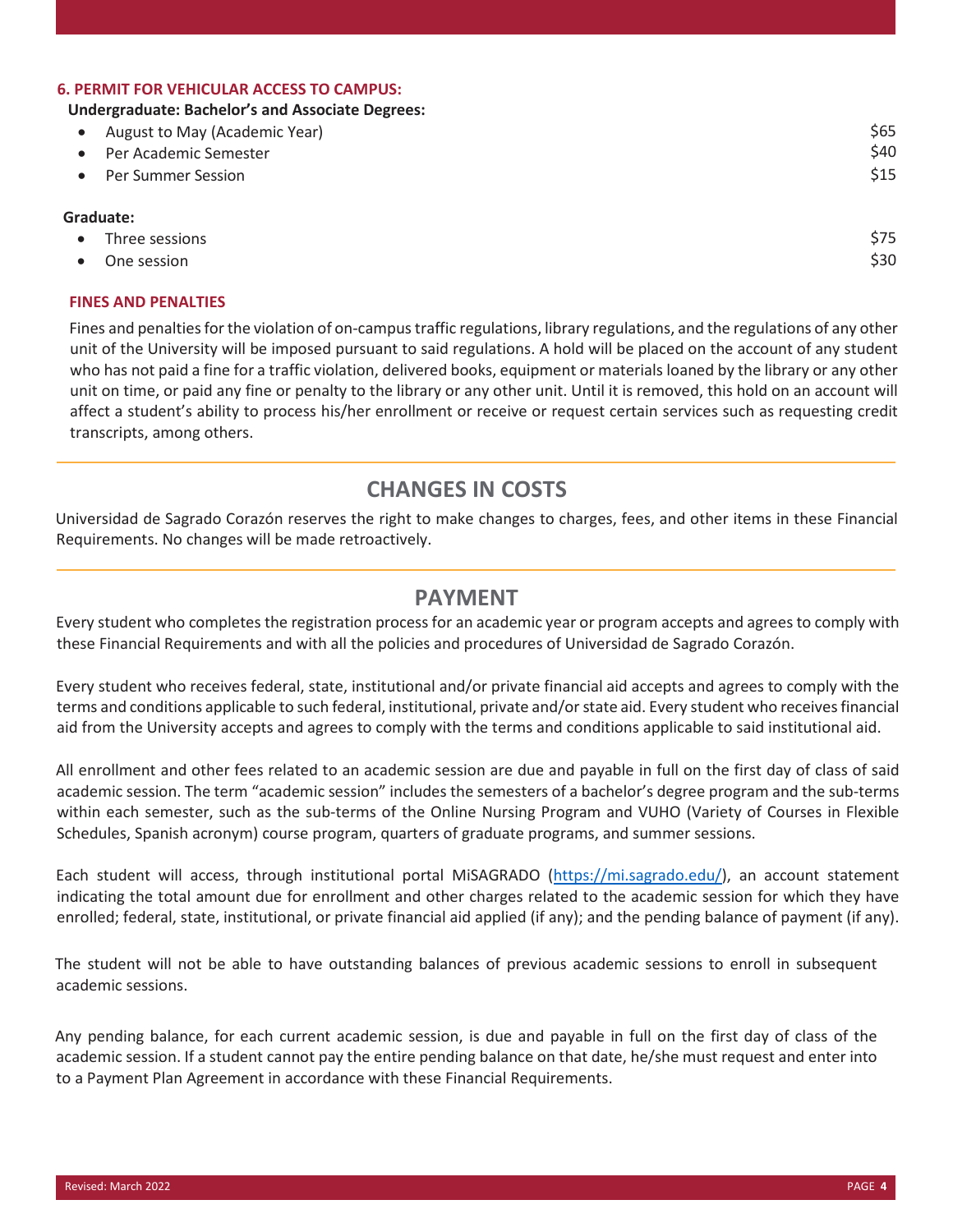The Academic Calendar establishes the deadlines for the payment of enrollment and other charges related to each academic session, and to request and enter into a Payment Plan Agreement. It is the responsibility of the student to ensure that the cost of enrollment and other charges for an academic session are paid on time; or to request a Payment Plan Agreement in a timely manner and comply with its terms and conditions.

Payments for enrollment and other charges for an academic session can be made electronically by credit card or bank account transfer through the MiSAGRADO institutional portal [\(https://mi.sagrado.edu/\)](https://mi.sagrado.edu/): click on the Student Services section and then on the Online Payment icon (CASHNet).

The University reserves the right to suspend or limits any services to students or individuals who have an unpaid debt, even cancel the enrollment. Diplomas, degree certifications, letters of recommendation, credit transcripts, and other official documents will be delivered only to students who do not have pending debts with the University.

The University may deny enrollment in its programs to any student with pending debt until he/she pays such debt in accordance with these Financial Requirements.

Universidad de Sagrado Corazón may share information about a student's account with his/her father, mother and/or legal guardian if they (or one of them) claim the student as a dependent for state or federal tax purposes, if the student is an unemancipated minor, or if the student voluntarily consents to the sharing of said information, through institutional portal MiSAGRADO [\(https://mi.sagrado.edu/\)](https://mi.sagrado.edu/).

## <span id="page-4-0"></span>**ENROLLMENT**

#### **1. ENROLLMENT PROCESS**

All students must be officially enrolled in a course on or before the deadline established in the Academic Calendar to participate and receive academic credit for said course. All students are responsible for knowing and complying with all the policies, procedures, and deadlines applicable to enrollment, and for verifying that their enrollment and academic record for each academic session are correct.

Students must process their enrollment through the MiSAGRADO institutional portal (mi.sagrado.edu) on the dates indicated in the Academic Calendar for each academic session. Students who process their enrollment during the late enrollment period will be charged the corresponding fee. Failure to process enrollment within the indicated dates may result in not securing a space in the courses necessary to fulfill a study plan.

The University will limit access to the enrollment process by placing a hold in the account of those students who:

- have not submitted all the documentation required for the admission process,
- have a pending balance greater than \$600<sup>1</sup> at the time of enrollment in a regular bachelor's, associate, and graduate degree program, that is not up to date on their payment plan, or \$[1](#page-4-1),000<sup>1</sup> in the Online Nursing Program; and
- have yet to pay a fine or penalty with a unit of the University and/or failed to return books, equipment, or materials to the library or any other unit of the University.

<span id="page-4-1"></span> $1$  The University may review the maximum allowable debt balance at any time.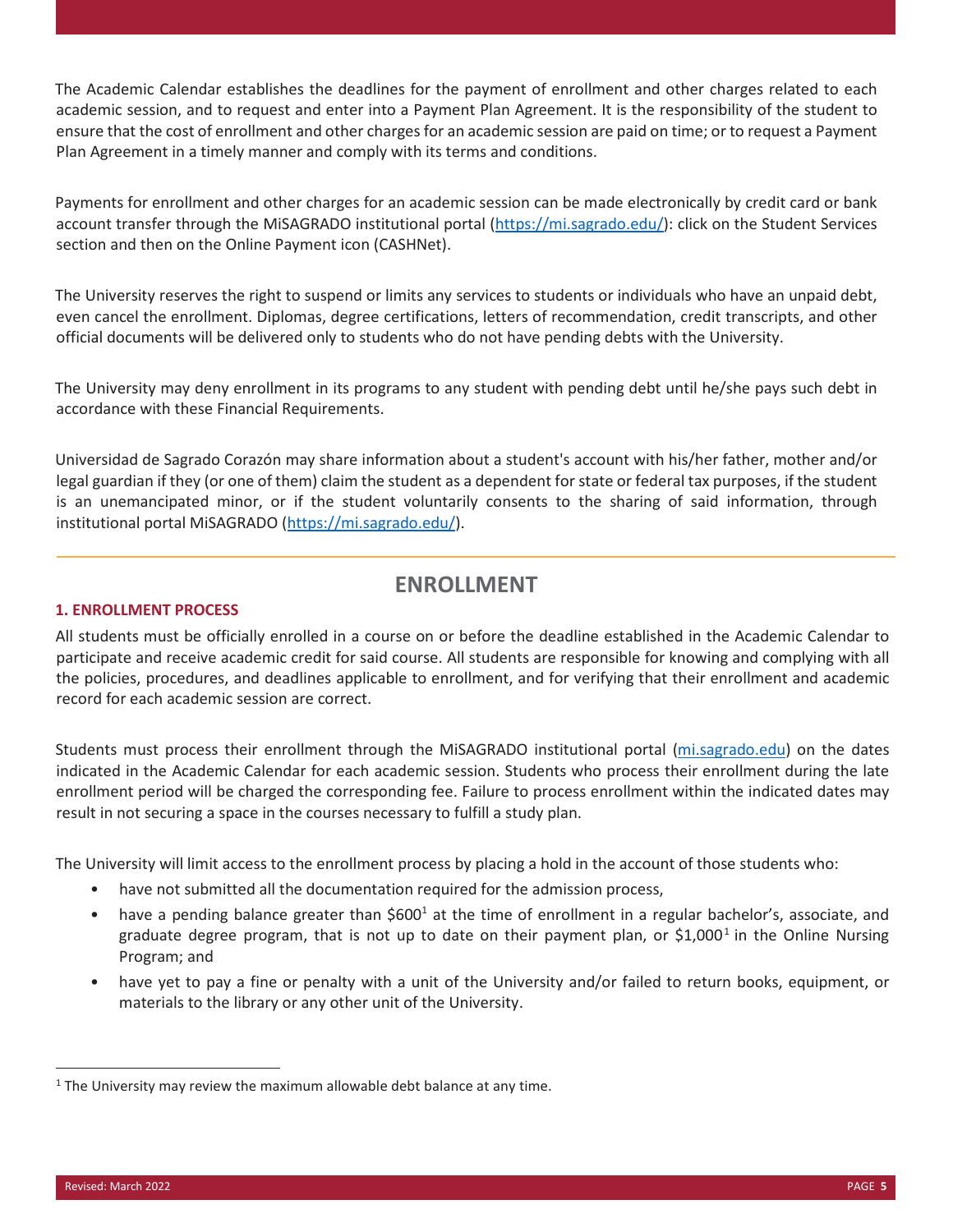Students who, on the date indicated in the Academic Calendar, still have a pending balance from previous academic years will have their enrollment canceled.

When processing their enrollment, students must ensure to register their bank account by completing the Direct Deposit Authorization Form found on the MiSagrado institutional portal (mi.sagrado.edu/ASI/Direct Deposit Form).

It is the responsibility of each student to keep their street address, mailing address, telephone numbers, and any other additional information required by the University up to date. Underage students and/or dependents of their parents or guardians, as well as students with third parties responsible for paying their bills, are also responsible for providing and keeping the mailing address, telephone numbers, and other information required of such persons up to date. These changes must be requested through the MiSagrado institutional portal (mi.sagrado.edu/Student Services/Forms and Requests).

All official communication from the University will be sent to the official email address ( $\Box$  @sagrado.edu) of the student.

#### **2. FIRST DAY OF CLASS AND APPLICATION FOR FINANCIAL AID**

As indicated in the Payment section, enrollment costs and charges related to courses for an academic session (semester, sub-terms or quarter) are due on the first day of class for that academic session. Only enrolled students who have made said payment in full and on time, or who have entered into a Payment Plan Agreement for the outstanding balance on a timely manner, are authorized to attend class.

| To enroll, the student:                                                                                                                                                                                                                                                                                                                                               | To be authorized to attend class, the student:                                                                                                                                                                                                                                                                                                              |
|-----------------------------------------------------------------------------------------------------------------------------------------------------------------------------------------------------------------------------------------------------------------------------------------------------------------------------------------------------------------------|-------------------------------------------------------------------------------------------------------------------------------------------------------------------------------------------------------------------------------------------------------------------------------------------------------------------------------------------------------------|
| a. Must NOT have a pending balance greater than<br>\$600 (undergraduate or graduate), or \$1,000<br>(Online Nursing Program).<br>b. Must NOT owe any documentation required<br>during the admissions process, or to the library<br>or another unit.<br>c. Must NOT have pending debts related to fines or<br>penalties in the library or any other unit on<br>campus. | a. Must have fully paid the pending balance of prior<br>academic sessions.<br>Must have fully paid the pending balance on<br>b.<br>his/her account statement regarding enrollment<br>costs and other charges for the academic session;<br>or<br>Must have entered into a Payment Plan<br>Agreement for the pending balance on his/her<br>account statement. |

Students will have until the week prior to the first day of class of the academic session, as it is established in the Academic Calendar, to complete the processing of their state, federal, institutional or private financial aid, so that the same can be applied to their account before the start of the academic session and be reflected as credit(s) on their statement.

It is the responsibility of each student to pay the balance on their account statement on time regarding enrollment costs and other charges related to an academic session, or to enter into a Payment Plan Agreement for said balance on a timely manner, so that their enrollment is not canceled. Failure to comply with this requirement carries additional charges and penalties. This requirement does not apply to students participating in the Veterans Benefit Program, as detailed below in that section.

Any student who does not attend the courses he/she is enrolled in during the census period at the beginning of each academic session, as stipulated in the Academic Calendar, will have their enrollment canceled. Failure to attend class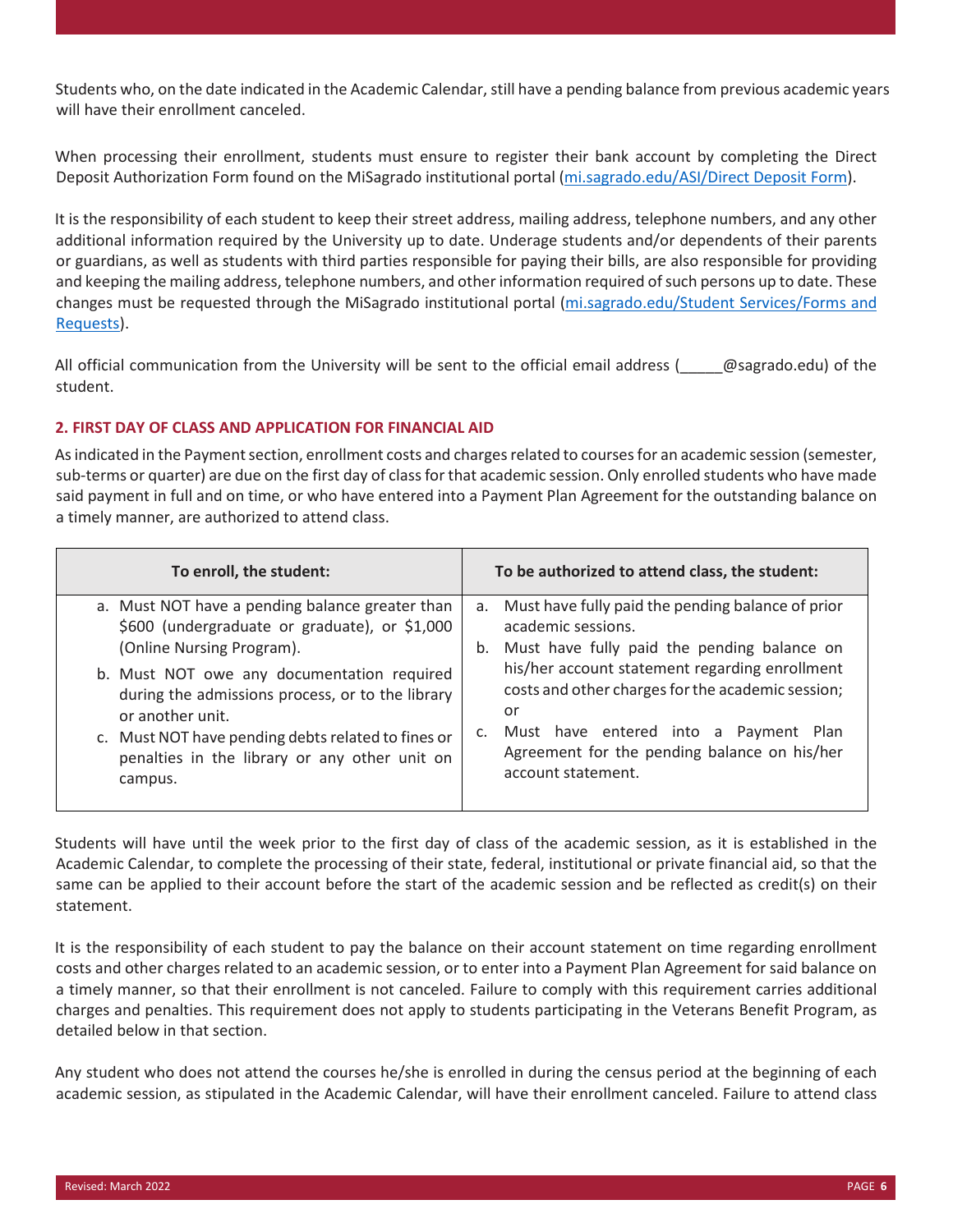or the cancellation of courses due to lack of payment does not relieve the student from paying the debt incurred during enrollment.

## **PAYMENT PLAN AGREEMENT**

Universidad de Sagrado Corazón offers the option of deferring, by entering into a Payment Plan Agreement, all or part of the enrollment costs and other related charges of an academic session. The Payment Plan Agreement is the document that establishes the terms and conditions of the payment plan and guarantees the collection of the debt incurred with the University. To be eligible, the student must have paid off any debt from previous academic sessions.

The Payment Plan Agreement consists of:

- An initial payment of 25% or more of the total cost of enrollment and other charges for the academic session at the time of entering into the Plan;
- The deferral of up to 75% of the total cost of enrollment and other charges for the academic session (semester or quarter);
- The payment of a \$35 fee to cover the administrative expenses of the payment plan service; and
- Payment of the balance in three (3) equal installments for semester programs and two (2) equal installments for quarterly programs. As a general rule, payments are due on the 15th of each month. The Payment Plan Agreement will specify payment dates.

The payment plan option will not be offered for summer sessions, nor to students on the Online Nursing Program. Students under the age of 21 must sign the Payment Plan Agreement together with their parent or legal guardian.

The Academic Calendar establishes the deadlines to request Payment Plan Agreements. The student is responsible for being aware of such deadlines, completing the process to request and sign a Payment Plan Agreement on time, and taking the pertinent measures to comply with the terms and conditions of the Payment Plan Agreement.

The deferred balance must be paid on time on the dates established in the Payment Plan Agreement. It is the responsibility of each student to be aware of his/her payment due dates and to make such payments on or before the corresponding dates.

Any balance pending after its due date will incur a finance charge of \$10 per month to cover the administrative costs of the payment plan. Failure to comply with payment plans may result in cancellation of enrolled courses, suspend access to student system, a restriction from enrollment in subsequent academic sessions, and ineligibility for other campus services until all financial commitments are up to date.

If the University is forced to use the services of collection agencies or lawyers with regards to a debt, the costs and fees for these services will be the responsibility of the student owing such debt.

## **CANCELLATIONS OR OFFICIAL WITHDRAWALS**

#### **1. CANCELLATION OF ENROLLMENT:**

Total cancellation of enrollment for an academic session must be carried out on the date indicated in the Academic Calendar, before the first day of class of the academic session, in order to avoid penalties. A request for cancellation of enrollment must be submitted in writing to the Integrated Assistance Office before the first day of class of the academic session through the MiSagrado institutional portal (mi.sagrado.edu/Student Services/Request for ASI Service).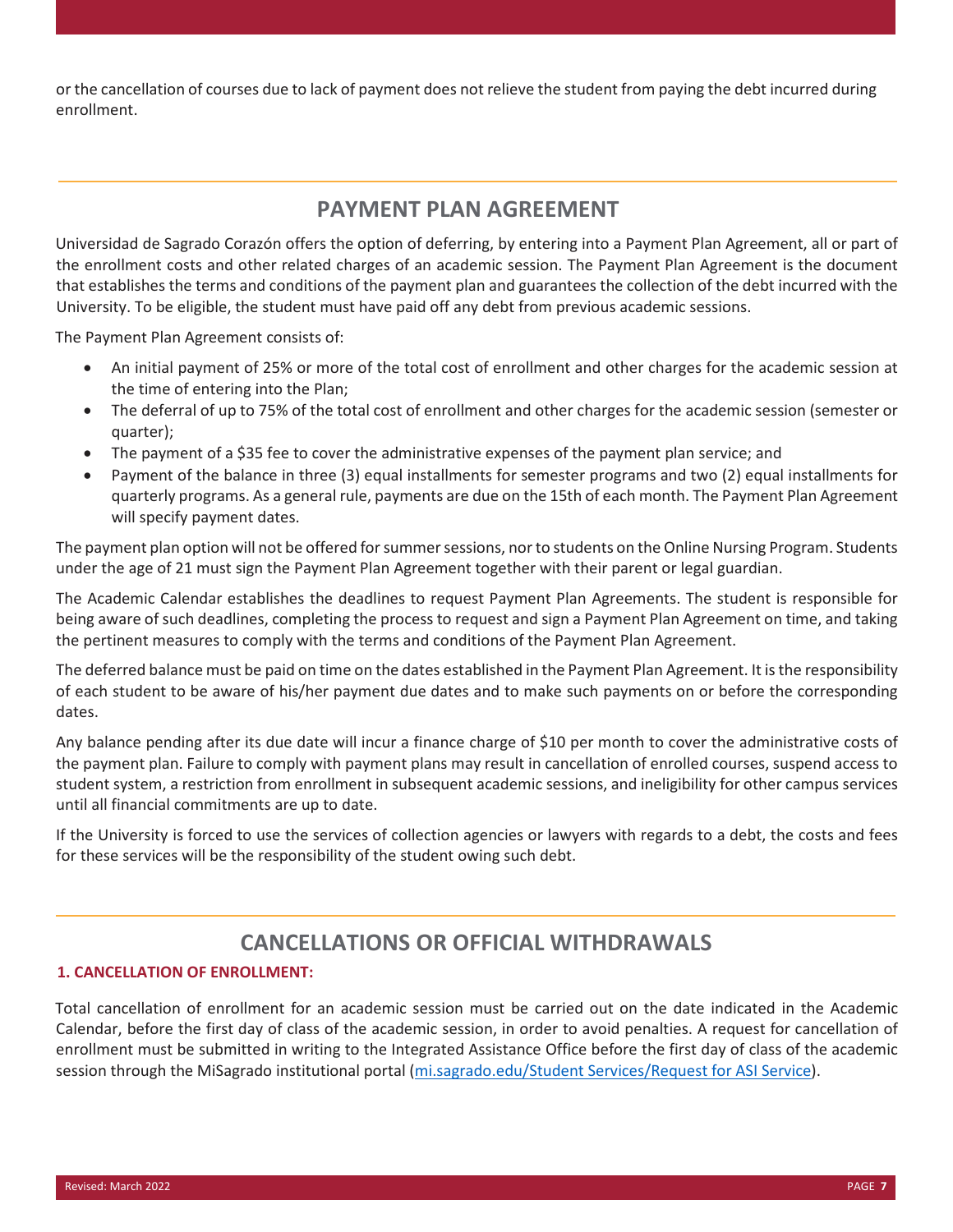If a request for total cancellation of enrollment is submitted within the period established in the Academic Calendar for regular bachelor's degree and graduate programs, or during the first day of class of the session in the case of the Online Nursing Program, summer session, and VUHO students, enrollment fees and special fees for courses (labs, workshops, teaching practice, etc.) will be credited to the student's account, but the general fee is nonrefundable.

Students can make changes to the courses they are enrolled in, without totally canceling their enrollment, during the first five calendar days after the start of classes for regular bachelor's degree semesters and quarters of graduate programs; during the first day of class of sub-terms for students in the Online Nursing Program; and the first day of class of summer sessions and VUHO.

#### **2. OFFICIAL WITHDRAWAL**

For purposes of crediting the costs and fees of enrollment to the student's account, an official withdrawal happens when the student cancels his/her enrollment after the first day of class. For Online Nursing courses, summer sessions, and VUHO, an official withdrawal happens when the cancellation occurs after the first day of class.

The charge for enrollment and special fees for courses (labs, workshops, teaching practice, etc.) will be credited to the student's account until the first day of class for regular semesters and sessions of graduate programs. The general fee is nonrefundable.

NO reimbursement will be granted, nor will enrollment costs and other related charges be credited to accounts, for official withdrawals occurring after the period stipulated in the Academic Calendar.

Enrollments paid through financial aid will not be eligible for cash reimbursements but will be adjusted according to the Refund Policy for Federal Financial Aid Programs for students with Title IV federal financial aid.

#### **3. WITHDRAWAL FROM DORMITORIES**

The amount reimbursed for withdrawals from the Student Dormitories will be determined by prorating the total charge for the days starting from the first day of class to the eighth week of the semester. Refunds will not be granted for dormitory cancellations after this date.

During summer sessions, the amount reimbursed for withdrawals from the Dormitories will be determined by prorating the total charge for the first 15 days of school. No refunds will be granted after this date.

#### **4. STUDENTS WHO ARE MEMBERS OF THE UNITED STATES ARMED FORCES RESERVE AND THE PUERTO RICO NATIONAL GUARD**

When a student is activated for service in the Armed Forces Reserve or the Puerto Rico National Guard, they will have the right to:

- one credit for the courses he/she is taking at the time of activation, after presenting evidence of military activation. This credit will last for two years as of the moment the student is deactivated from service.
- a space in the courses in which he/she was enrolled in one of the next two academic sessions following deactivation, depending on whether they are first or second semester courses. The student will have priority to enroll in the course within the regular enrollment period.
- having it noted in their official academic transcript that the reason for withdrawal or receiving an incomplete grade was an activation order from the United States Armed Forces Reserve or the Puerto Rico National Guard.

## **HEALTH INSURANCE**

All students enrolled in the University are required to have health insurance coverage. If, at the time of enrollment, a student does not have his/her own health insurance, the student must register in the health insurance plan provided by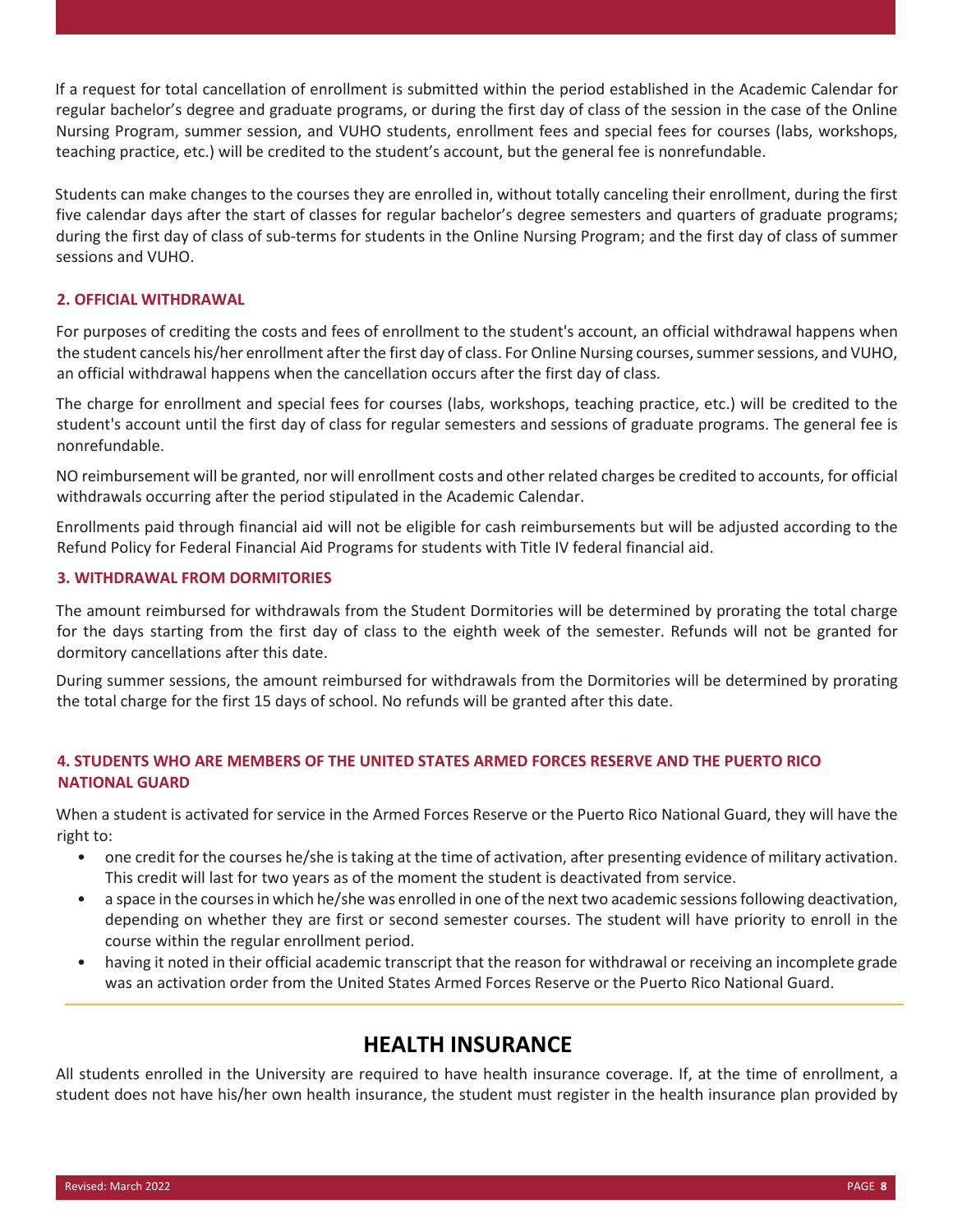the University and pay the corresponding premium for such plan. This premium is paid in advance for each academic session, including sub-terms and summer sessions.

The student will only be exempted from paying the premium of the University-provided health plan if, at the time of enrollment, he/she completes the required information for his/her individual health insurance coverage in the MiSagrado institutional portal. The student will not be able to complete the enrollment process until verification of their individual health insurance coverage is complete or he/she is registered in the University-provided health plan.

## **VETERANS BENEFIT PROGRAMS**

In accordance with the requirements of Title 38 USC 3679(e) – Veterans Benefits related to Chapter 31 or 33, the following applies to any covered individual as defined under Chapter 31 (Vocational Rehabilitation and Employment) or Chapter 33 (Post- 9/11 GIBill® benefits) (GI Bill®" is a registered trademark of the U.S. Department of Veterans Affairs (VA)):

- 1. The covered individual may attend classes and participate in educational courses during the period beginning on the date the individual provides the institution with the certificate of eligibility for entitlement to educational assistance) under Chapters 31 or 33 (a certificate of eligibility may also include a statement of benefits obtained through the Department of Veterans Affairs (VA) website – eBenefits or VAF form 28 -1905 for authorization under chapter 31, and ending on whichever of the following happens first:
	- a. The date the institution receives the VA payment; or
	- b. 90 days after the date the institution certified the corresponding charges, credits, and fees subsequent to the receipt of the certificate of eligibility.
- 2. The institution will not impose the following: (a) any penalty, including finance charges, (b) restriction of access to class, the library, or other institutional facilities, (c) requiring the person covered under this benefit to borrow additional funds due to the student's inability to meet his/her financial obligations to the institution because of a delay in disbursement by the Veterans Administration (VA) under Chapters 31 or 33.

## **REFUNDS**

As a general rule, refunds will be issued by electronic transfer to the bank account designated by the student on the Direct Deposit Authorization Form. This form can be accessed through the MiSagrado institutional portal (mi.sagrado.edu/ASI/Direct Deposit Form). Certain restrictions apply. It is the students' responsibility to keep his/her bank account information up to date. If any change occurs, the student must notify the University by filling out a new Form. In the event of an incorrect payment, the University may debit the bank account to correct the error or carry out the required collection procedures according to University regulations. Electronic fund transfers to an account could take 2-3 business days for the bank to process.

Refunds issued by check will be sent by mail. Checks expire after 180 days. Expired checks or checks that have not been cashed during such period will have their funds returned to the source fund.

## **CLAIMS**

Any person who believes that they have reasons that warrant an exception to the published requirements must present their situation in writing, along with all necessary evidence, NO LATER THAN THE LAST DAY OF CLASS OF THE SEMESTER OR ACADEMIC SESSION FOR WHICH THE EXCEPTION IS REQUESTED. If necessary, you can request reconsideration of your case by sending the necessary evidence and justification in writing and addressed to the Dean of Student Affairs either by email to [decanatoestudiantil@sagrado.edu](mailto:decanatoestudiantil@sagrado.edu) or by regular mail to the following address: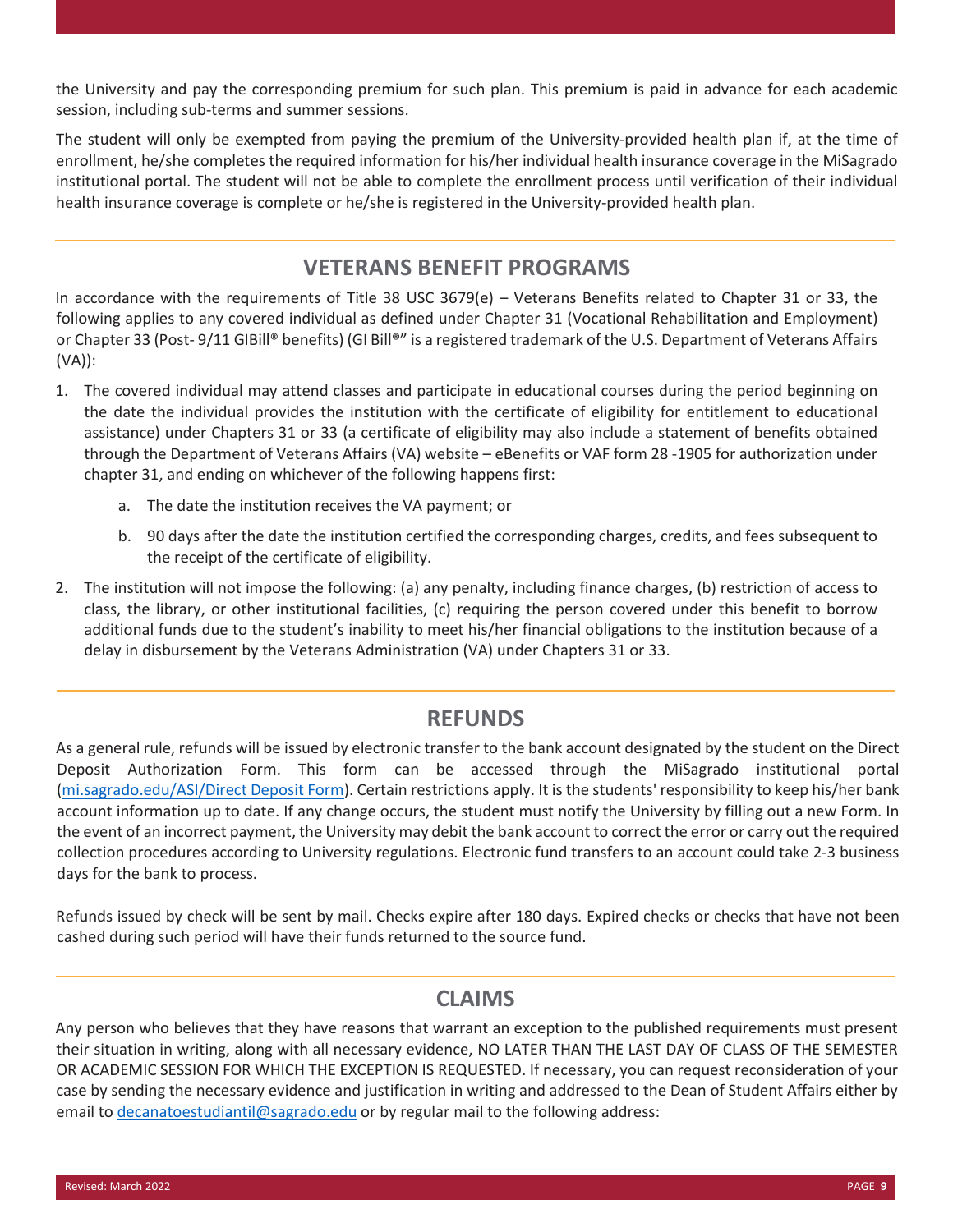Dean of Student Affairs Universidad de Sagrado Corazón P.O. Box 12383 San Juan, Puerto Rico 00914-0383